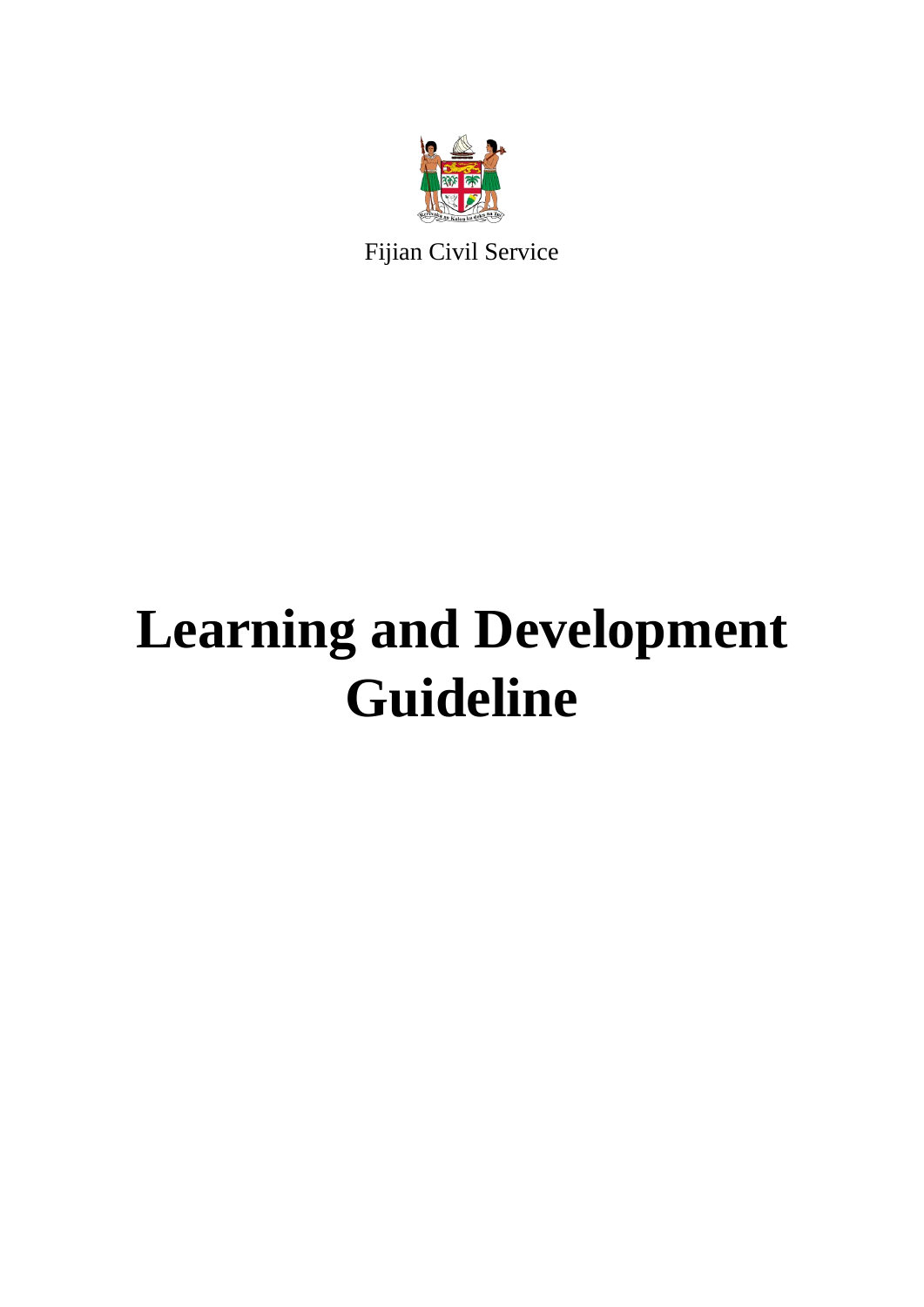**Issued : June 2018 1 st Revision : August 2021**

For further information contact: mcs@govnet.gov.fj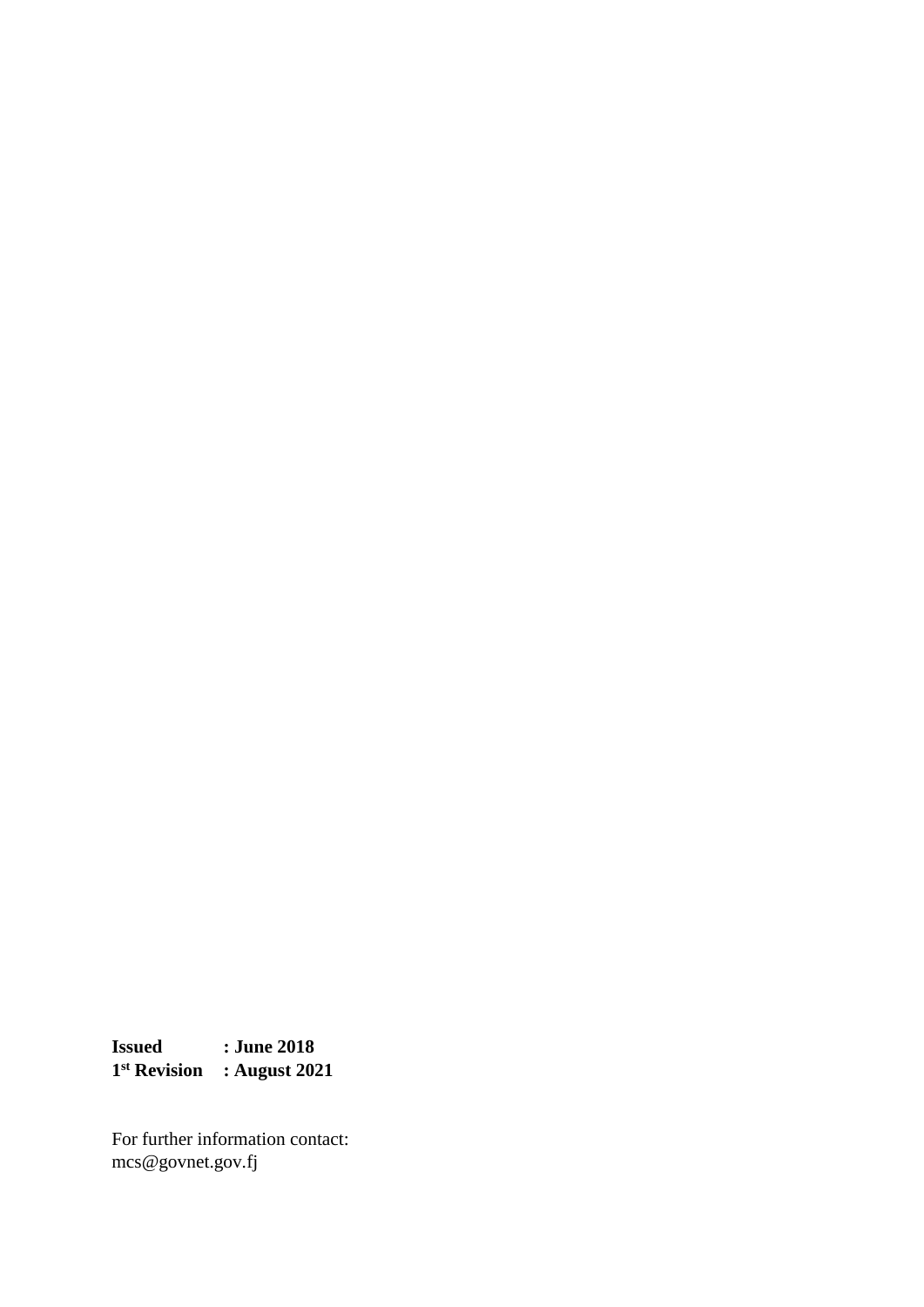### **LEARNING AND DEVELOPMENT GUIDELINE AUGUST 2021**

#### **1. Objectives Of The Guideline**

- 1.1. Define the purpose and confirm the commitment to Learning and Development across the Civil Service;
- 1.2. Confirm the policy basis for scholarships, study leave and study assistance;
- 1.3. Confirm the role of the Ministry of Civil Service with regard to core skills training and coordination of development partner assistance; and
- 1.4. Provide the policy basis for Permanent Secretaries to ensure that all Learning and Development activities focus on transfer of learning to the workplace and provide a return on investment for the Civil Service and the Fijian people.

#### **2. Background**

- 2.1. The Fijian Constitution defines the Values and Principles for the Civil Service, including the efficient, effective and economic use of public resources; and the cultivation of good human resource management and career development practices, to maximise human potential (S123 (d) (h)). Further, the Fijian Constitution states that Permanent Secretaries, with the agreement of their Minister, have the authority to determine all matters pertaining to the employment of staff in the Ministry (S127, (8)).
- 2.2. The aim of learning and development is to develop Civil Servants' capacity their knowledge, skills and abilities – to create high performing organisations by aligning individual ability and performance with the organisation's overall vision and strategic objectives. Ongoing development of individual Civil Servants contributes to the Fijian Civil Service performing its role of providing effective and efficient delivery of services to the Fijian people.
- 2.3. This guideline applies to all positions in Ministries where appointment is approved by the Permanent Secretary (in agreement with their Minister), including Government Wage Earners, temporary and project staff.
- 2.4. Ministries are required to document and publish their internal procedures ensuring that they adhere to these principles.
- 2.5. The Ministry of Civil Service is responsible for submission of grant claims ONLY for the core skills programmes run through the Ministry of Civil Service. All refunds will be utilised for future core skills learning and development programmes.
- 2.6. Individual Ministries are responsible for their own legislative compliance with the Training Levy and any subsequent legislative amendments, including submission of grant claims for all training run within their own Ministries.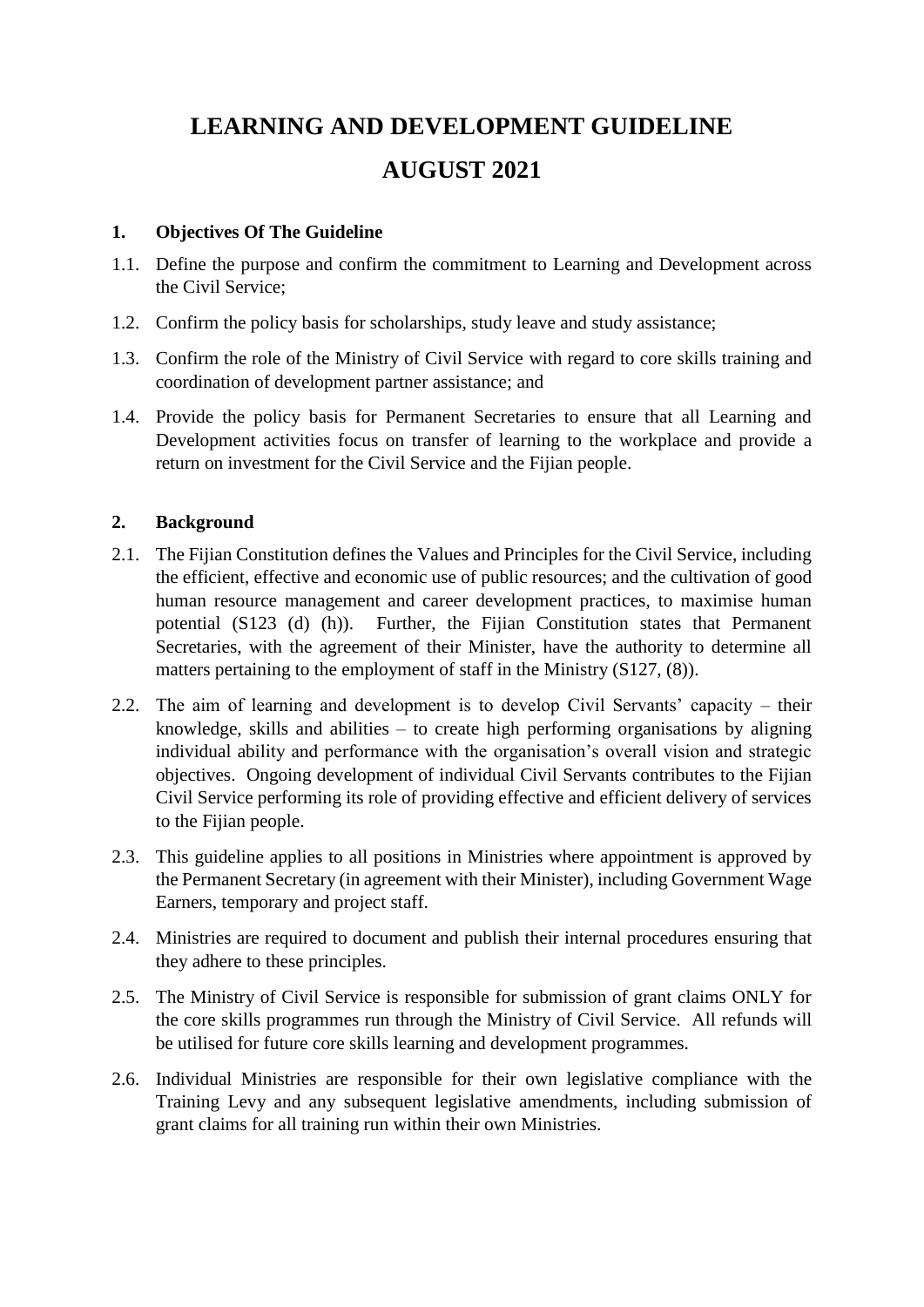- 2.7. This guideline is to be applied to all learning and development activities. Permanent Secretaries must ensure that Ministry level policy and procedures are consistent with this and all guidelines issued by the Public Service Commission.
- 2.8. The guideline has been updated in August 2021 to reflect changes in coordinating agencies, and to include review timelines.

#### **3. Definitions**

- 3.1. Bond is a legal document requiring officers to provide return service for a period of study. The terms and conditions of the bond are as specified by the Office of the Solicitor-General.
- 3.2. Core skills are common across all Ministries and include (but are not limited to) public administration, code of conduct, civil service values, leadership, supervision and other generic skills critical to good public sector workplace management.
- 3.3. Development is defined as activities which prepare an employee for future job opportunities.
- 3.4. eLearning activities are those provided through electronic educational technology.
- 3.5. Learning is defined as a multi-dimensional approach to personal development, which encourages problem solving and application to workplace performance.
- 3.6. mLearning is a form of distance education, utilising mobile device educational technologies.
- 3.7. Return on Investment refers to the improvements in organisational performance as a result of investment in learning and development activities.
- 3.8. Scholarships are funded programmes of study, normally leading to formal qualifications.
- 3.9. Study leave can be with or without pay, enabling an employee to undertake a long term programme of study whilst retaining their position in a Ministry.
- 3.10. Training is defined as a specific activity to provide skills to meet an immediate workforce need.
- 3.11. Transfer of learning refers to the application of skills, knowledge or abilities gained during learning opportunities, to the job / workplace.

#### **4. Identifying Learning And Development Needs**

- 4.1. Individual learning and development needs will be identified through completion of the Learning and Development Plan in the MyAPA, or MyPROBA or through skills gaps identified in a formal performance improvement programme.
- 4.2. Organisational skill gaps, as identified through Workforce Plans, may also be used to confirm learning and development needs at the Ministry level, particularly where such skills are not readily available in the market.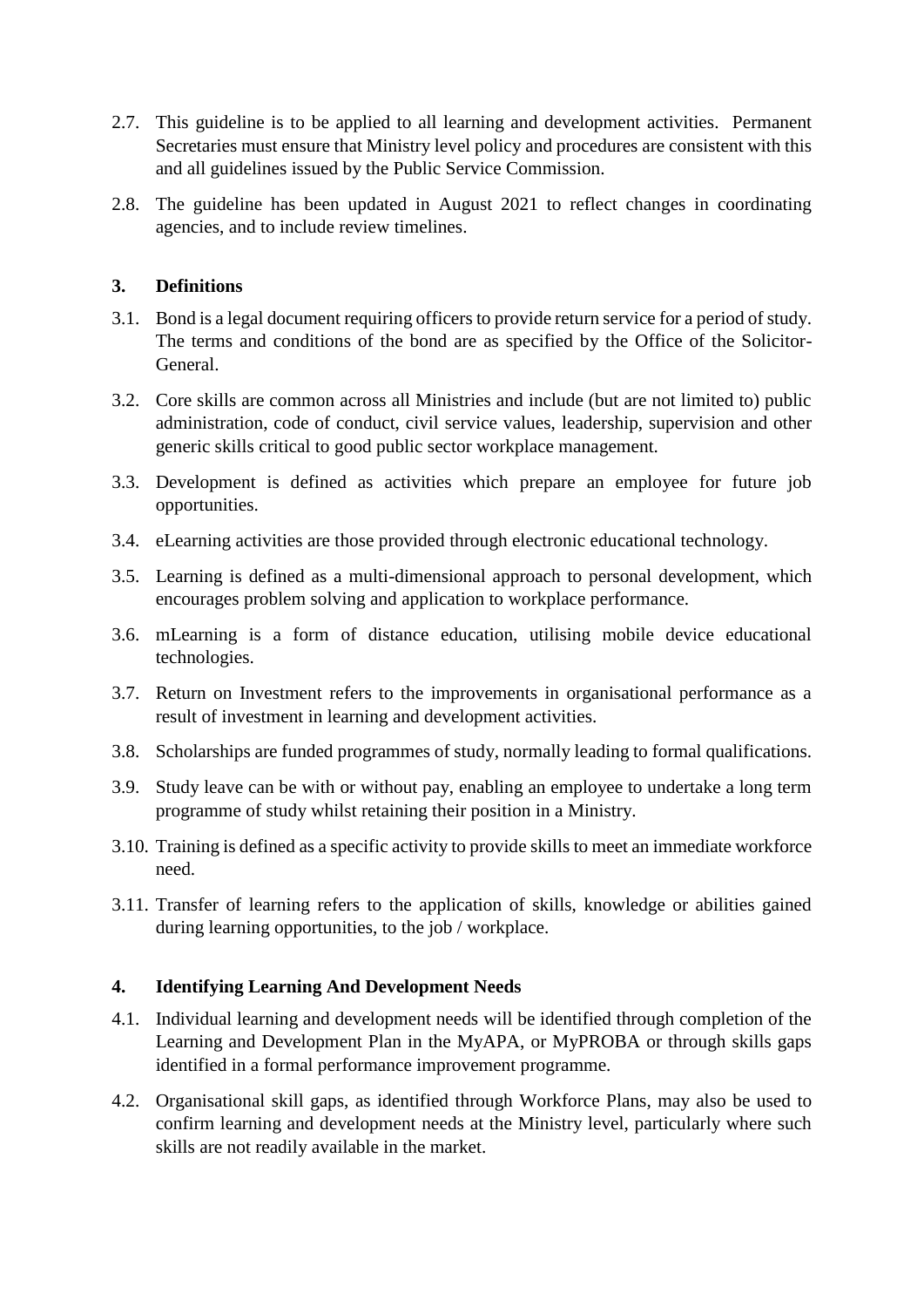- 4.3. Training / Learning Needs may also be identified through programmes of change or formal Training / Learning Needs analysis either within a Ministry or across the Civil Service.
- 4.4. Learning and development needs should be compiled at ministry level and prioritised to meet organisational (Ministry) needs.
- 4.5. Core skills needs will be forwarded by Ministries to the Ministry of Civil Service, for service wide compilation and prioritisation:
	- 4.5.1. Ministries will forward their core skills needs by the end of December each year (through compilation of results from the Interim Assessment in the Performance Management Framework);
	- 4.5.2. Ministries will update their cores skills needs following the annual MyAPA process in May each year;
	- 4.5.3. The Ministry of Civil Service will provide core skills learning and development programmes to meet the identified needs of the highest priorities across all Ministries;
	- 4.5.4. The Ministry of Civil Service will consult with Ministries to reconfirm service wide priorities and will publish their training calendar for the next year by the end of January each year. The calendar will be updated with any amendments through the budget cycle; and
	- 4.5.5. Where Ministry's identified priorities will not be met by the Ministry of Civil Service, the individual Ministry should endeavour to support their own learning and development needs.
- 4.6. Ministry learning and development needs which require development partner support will be forwarded to the Ministry of Civil Service by the end of December each year.
	- 4.6.1. The Ministry of Civil Service will utilise the identified learning and development needs to direct development partner offers to the appropriate Ministry as they are received;
	- 4.6.2. Where specific development partners have other timelines, the Ministry of Civil Service will consult with Ministries and update priority needs as required to meet the development partner timelines; and
	- 4.6.3. The Ministry of Civil Service will liaise with development partners to highlight the coordinated learning and development needs of the civil service.

#### **5. Meeting Learning And Development Needs**

- 5.1. Learning and development activities should be met by the most cost effective method available.
- 5.2. This Guideline acknowledges that Workplace learning can happen anywhere, at any time and can be one or a combination of:
	- 5.2.1. On job experience;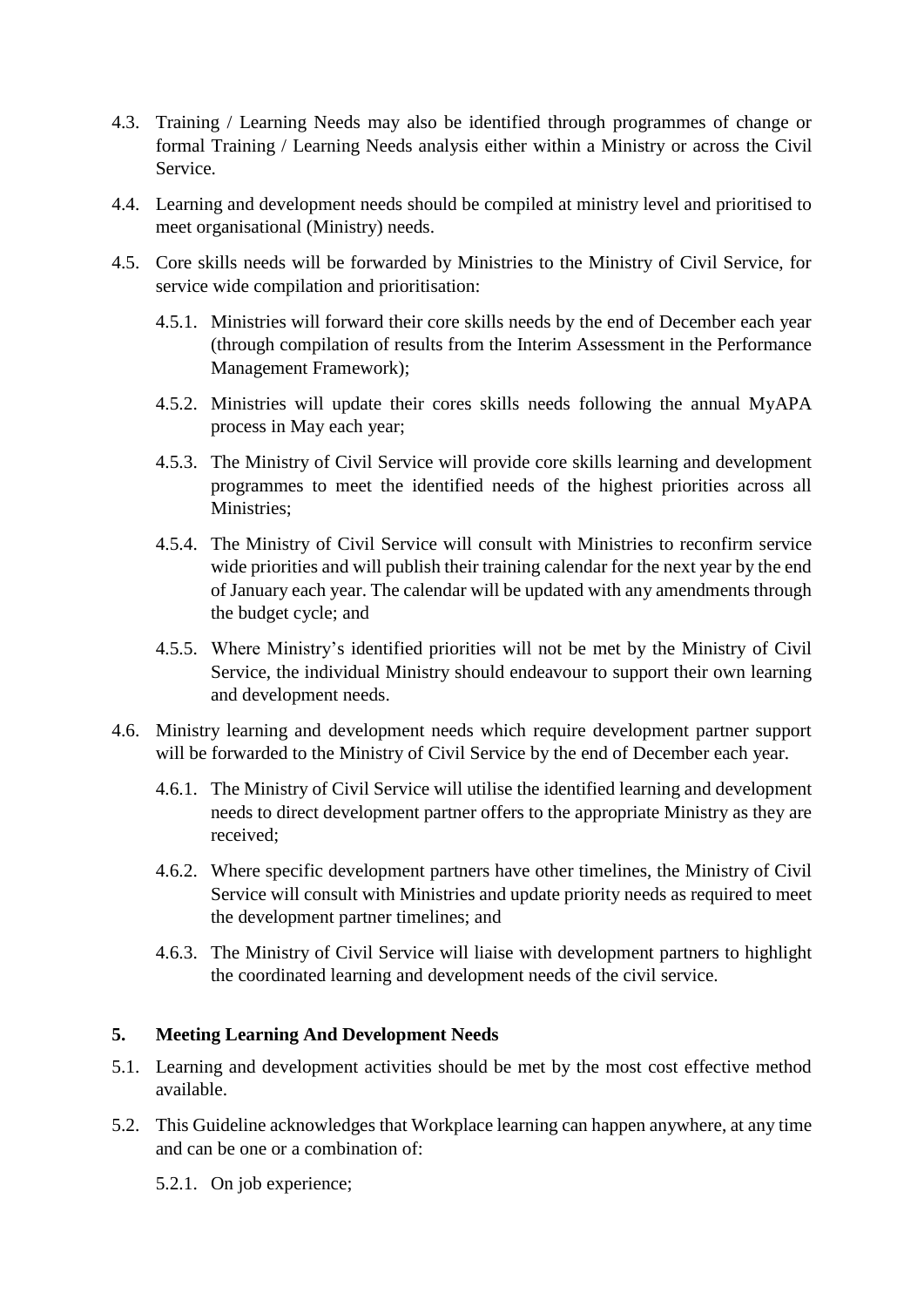- 5.2.2. Coaching and mentoring;
- 5.2.3. Secondments and attachments, task force participation, job rotation and other workplace based development opportunities;
- 5.2.4. Attendance at conferences;
- 5.2.5. Classroom learning / courses or workshops;
- 5.2.6. Distance learning including eLearning and mLearning; and
- 5.2.7. Academic programmes leading to professional qualifications.
- 5.3. Learning and development is a shared responsibility to ensure that the civil service has the required capacity and capability to provide quality services to the Fijian people:
	- 5.3.1. Employees take responsibility for their own learning and development needs and for transferring new knowledge into their workplace;
	- 5.3.2. Managers lead by example, demonstrating continuous self-development and support their teams in continuous improvement and knowledge transfer; and
	- 5.3.3. Ministries regularly identify capacity gaps and encourage employees to participate in learning and development opportunities.
- 5.4. The Ministry of Civil Service is responsible for ensuring that the core skills learning and development needs across the civil service are met in a coordinated and cost effective manner. They are the main point of contact for all development partners, unless exemption is approved for bilateral negotiations:
	- 5.4.1. Ministries requiring exemption will do so through request to the Permanent Secretary, Ministry of Civil Service, stating the reasons and need for bilateral arrangements. Examples would include the bilateral arrangements between the World Health Organisation and the Ministry of Health and Medical Services.
- 5.5. The Ministry of Civil Service is responsible for liaising with all development partners to ensure that opportunities are utilised to benefit the capacity development of civil servants and the resulting service delivery to the Fijian people.

#### **6. Scholarships And Study Leave**

- 6.1. Ministries do not fund scholarship opportunities they provide leave to allow employees to take up scholarships offered through scholarship providers including development partners.
- 6.2. Study leave and study assistance may be provided for employees who achieve a minimum performance assessment rating of "competent" (step 3) or higher, unless specific special circumstances apply:
	- 6.2.1. Specific special circumstances will be approved by the Ministry of Civil Service, mainly to meet scarce skills needs.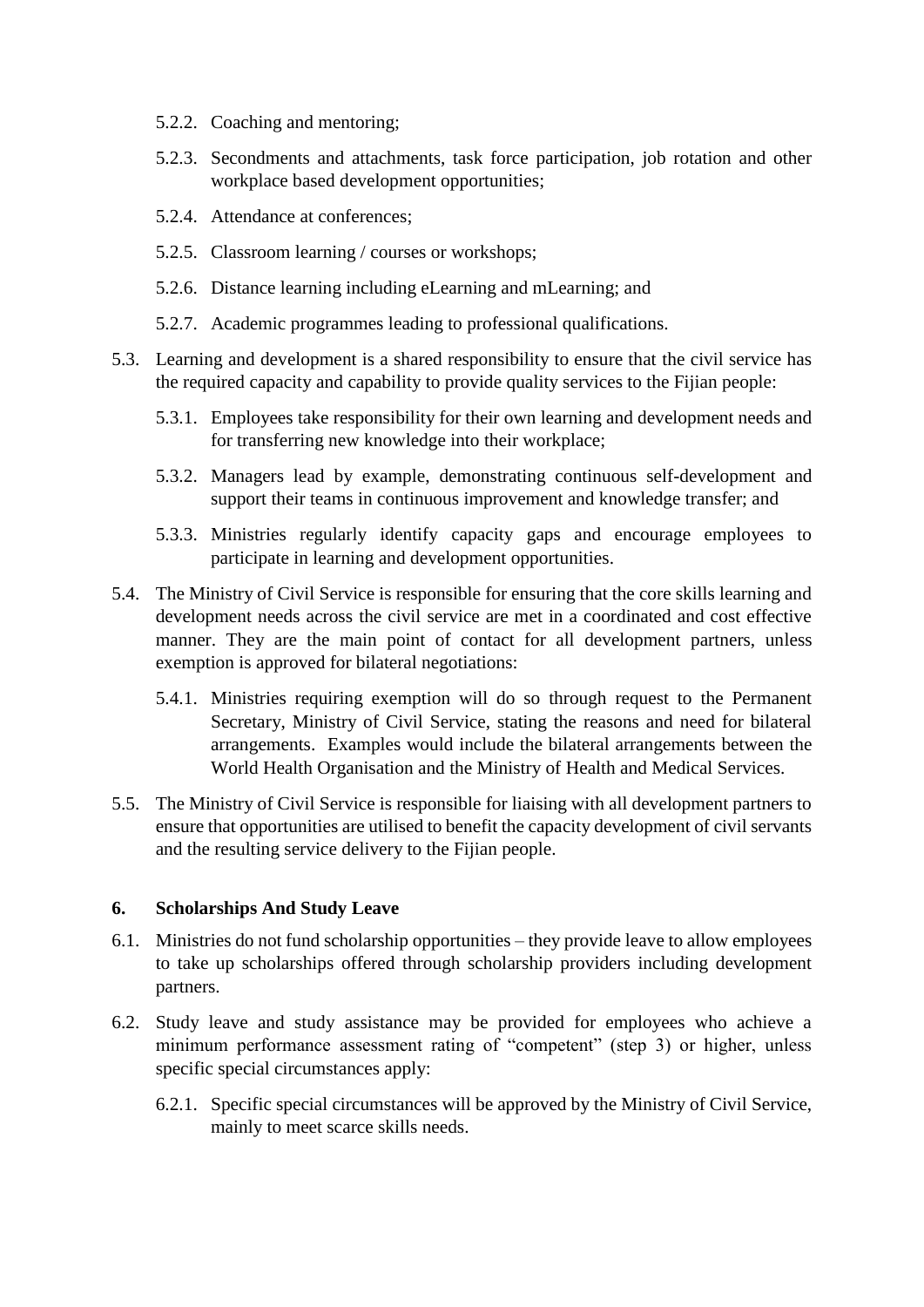- 6.3. Where an individual seeks and is awarded a scholarship, they may be provided with study leave under the following provisions:
	- 6.3.1. The programme of study must be compatible with an identified priority need in the Civil Service;
	- 6.3.2. The employee must have notified their Permanent Secretary, through their manager, of their intention to seek the scholarship and subsequent period of leave without pay, prior to the final submission of their application for scholarship;
	- 6.3.3. Leave will be without pay, for a period not exceeding the remaining duration of their contract;
	- 6.3.4. Contracts may be extended to cover a further period to allow completion of a programme of study, provided the employee's last performance assessment was "competent" (step 3); or above;
	- 6.3.5. Any period of study leave without pay does not count as service for the purpose of performance assessment in accordance with the performance management framework;
	- 6.3.6. During the period of study leave without pay, no other leave will accrue and no other benefits (e.g. FNPF) will be paid;
	- 6.3.7. Bonding is not required for a period of study leave without pay;
	- 6.3.8. Where the employee occupies sponsored government housing and the period of scholarship is greater than 12 calendar months, they will be required to vacate the sponsored housing at their own expense to allow for a replacement employee to live in the sponsored housing; and
	- 6.3.9. On return to duty, the employee will be guaranteed placement at their band, in a similar job to the one vacated. No guarantee of location or section can be given and placement will be made to suit Ministry needs and priorities.
- 6.4. Where a Ministry has identified an area of scarce skills, that would be met by a programme of study of greater than 12 calendar months leading to academic qualifications, they will liaise with the Ministry of Civil Service who will coordinate with development partners for the provision of scholarship opportunities to meet such scarce skill needs – unless the Ministry of Civil Service provides exemption for the individual Ministry to seek bilateral support for the scholarship.
- 6.5. Once development partner support is secured for the scholarship, the following will apply:
	- 6.5.1. The position / scholarship opportunity will be advertised, for appointment including a sponsored period of study;
	- 6.5.2. Selection for the position / scholarship opportunity and the sponsored period of study will follow the requirements of OMRS (paragraph 2.7.4) – this includes the setting of objective selection criteria, advertising and selection by a panel compliant with the OMRS guideline;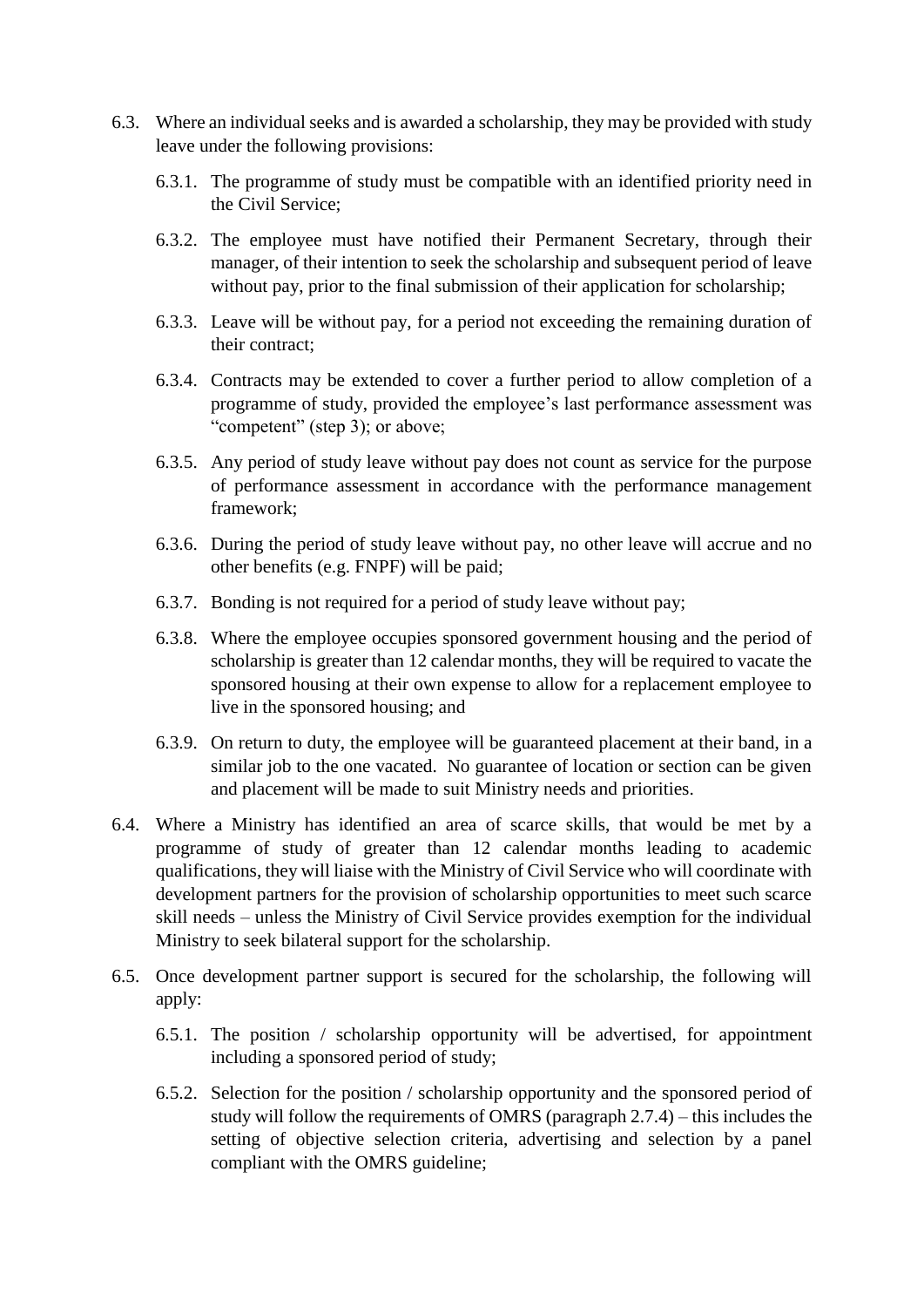- 6.5.3. Leave will be provided on full or partial salary for the successful applicant to complete the programme of study. Determination of the amount of salary will be at the discretion of the Permanent Secretary, considering the stipend provided by the scholarship and the available budget within the Ministry;
- 6.5.4. Leave on full or partial salary will not be extended to cater for programmes which are not completed on time. Leave without pay may be granted in exceptional circumstances, where the employee demonstrates that they will complete the programme with a short extension of time and where the sponsor is willing to continue sponsorship of the programme.
- 6.5.5. Where an employee fails units / courses of study and it becomes apparent that they will not be able to complete the programme within the allocated period of time, their leave may be cancelled and they may be required to immediately return to the workplace. Further action in accordance with the Discipline guideline may be instituted if the Permanent Secretary believes the employee has been negligent in their approach to their study.
- 6.5.6. During a period of study leave on full or partial salary, all other benefits (e.g. FNPF) are payable (proportionate to the salary paid). Allowances that are due for specific duties performed (e.g. location allowance, higher duties) are NOT payable during the period of study leave on full pay;
- 6.5.7. No other allowances are payable, all scholarship costs are to be met by the sponsor;
- 6.5.8. During a period of study leave on full or partial salary, other leave entitlements cease to accrue. Employees are able to take the semester breaks without return to work;
- 6.5.9. The contract of employment will cover the full programme of study and a return of service bond of a minimum of 1.5 times the length of the study period (to a maximum of 5 years in total);
	- 6.5.9.1. Where the employee's current contract does not cover the period of study and bond, the contract may be renewed prior to the employee's departure on their period of study to cover the period of study and bond provided this does not exceed the maximum of 5 years in accordance with the Civil Service Regulations;
- 6.5.10. Where the contracted period of 5 years is not sufficient to cover the study and bond, the contract may be renewed during the study period, for a period not exceeding 5 years provided progress in the study has been satisfactory in accordance with paragraph 6.3.6 or any additional requirements made by the scholarship sponsor;
- 6.5.11. The employee will be required to maintain a minimum pass in every subject / unit (or higher if required by the scholarship sponsor) taken to remain on study leave on full or partial salary. The employee is required to provide their semester results to their Permanent Secretary within two weeks of the issue of such results;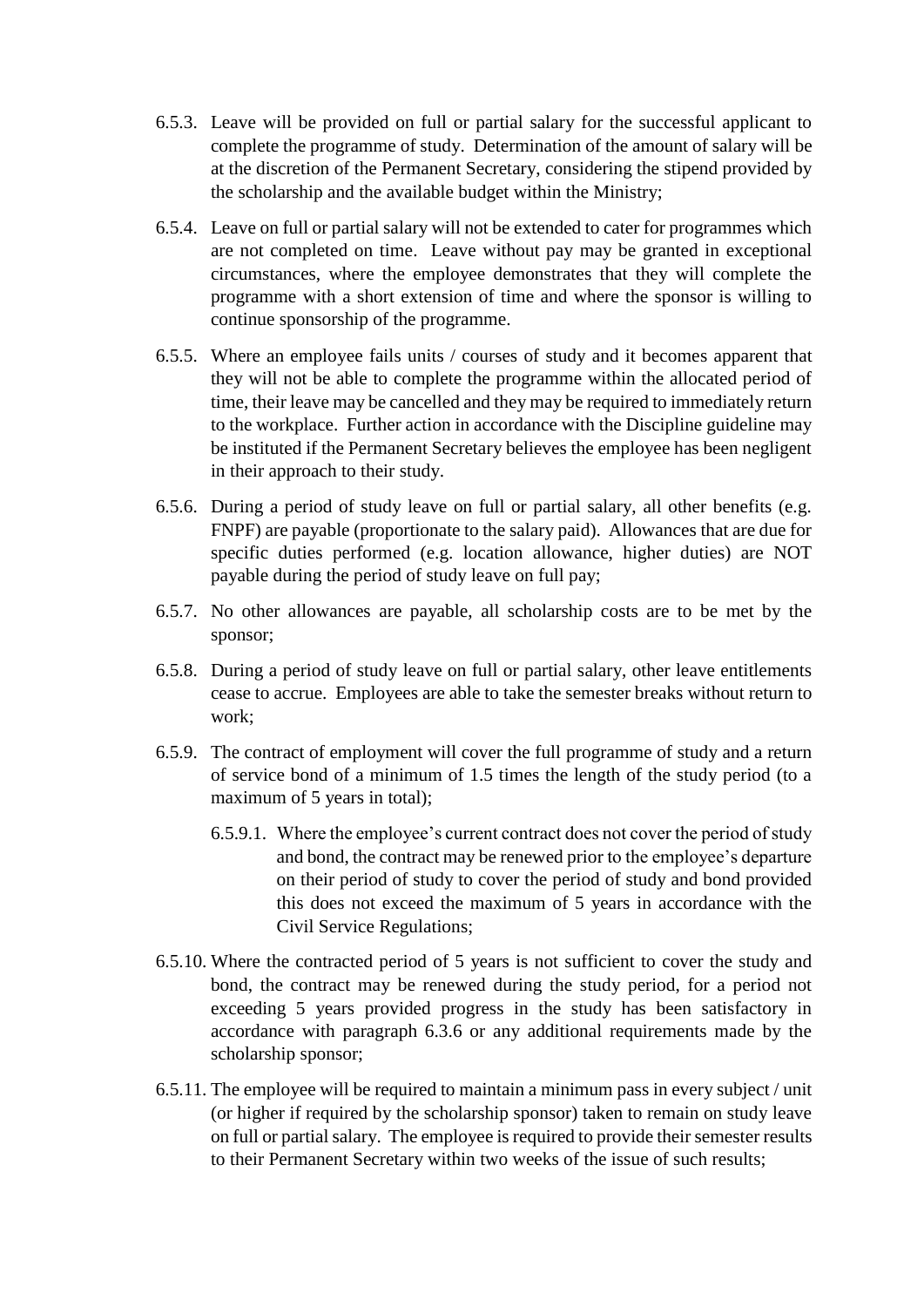- 6.5.12. Where the development partner cancels the scholarship, the period of leave is also automatically cancelled and the employee must return to work as soon as is practicable;
- 6.5.13. No increments or performance payments are payable during the period of study, and the period on study does not count as time served in a position for the purpose of the performance management framework requirements which will apply once the employee resumes normal duties. There is no automatic movement in step for completion of any qualification or period of study;
- 6.5.14. Where the employee occupies sponsored government housing and the period of scholarship is greater than 12 calendar months, they will be required to vacate the sponsored housing at their own expense to allow for a replacement employee to live in the sponsored housing;
- 6.5.15. On return to duty, the employee will be guaranteed placement at their band, in a job matching the identified scarce skills for which they were recruited. No guarantee of location or section can be given and placement will be made to suit Ministry needs and priorities.
- 6.6. Where the Ministry has identified a skills gap which can be met through a formal programme of study of less than 12 calendar months, all such offers will be coordinated and finalised through the Ministry of Civil Service, unless specific exemption has been provided for bilateral approvals (for example, the World Health Organisation and the Ministry of Health and Medical Services). Within such requirements, the following provisions will apply:
	- 6.6.1. The Ministry of Civil Service will seek (or have offered) a suitable programme to meet the skills gap;
	- 6.6.2. The Ministry of Civil Service will call an expression of interest in accordance with the OMRS guideline, with advertising and eligibility being open to all either working in the identified position or who would reasonably aspire to be appointed to a position requiring the skills;
	- 6.6.3. Utilising the "Learning Contract Proposal" format at Annex A, the applicant's supervisor/ manager will identify the expected changes in work practice / service delivery as a result of the programme of study;
	- 6.6.4. The Permanent Secretary of the line Ministry will include a recommendation on the suitability of the programme to the Ministry;
	- 6.6.5. The study opportunity will be offered to the most meritorious applicant following the EOI, as determined by the Ministry of Civil Service;
	- 6.6.6. Study leave will be granted on full or partial salary for the duration of the study programme, as determined by the employee's Permanent Secretary;
	- 6.6.7. Where the programme is funded by a sponsor, no additional allowances are payable by the Ministry, unless such cost sharing is specified in the agreement with the sponsor;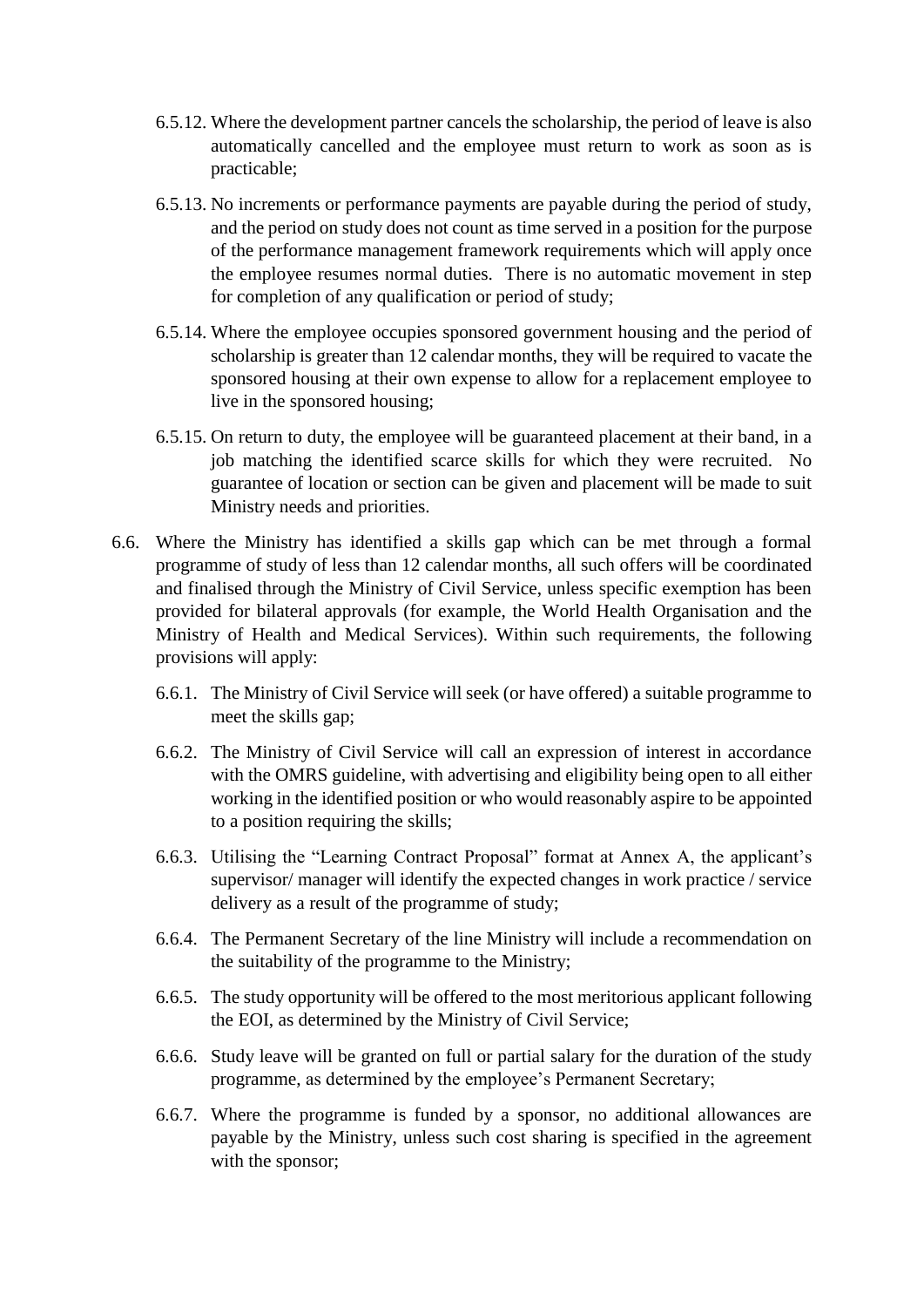- 6.6.8. The employee will be required to sign a bond of return of service for a minimum period of 1.5 times the duration of the programme of study;
- 6.6.9. The contract of service will be renewed prior to departure on study to cover the period of the study and the required bond (if required);
- 6.6.10. The period of study does not count as service in a position for the purpose of increments and/or performance payments in accordance with the performance management framework, but does not break continuity of service. There is no movement in step on a band for completion of any programme of study;
- 6.6.11. The employee will be required to provide a report on return to service, covering skills / knowledge gained and confirmation of how such skills and knowledge will be utilised in the workplace (matched / referring to paragraph 6.5.1);
- 6.6.12. Where the employee occupies sponsored government housing they may be required to vacate the sponsored housing at their own expense to allow for a replacement employee to live in the sponsored housing;
- 6.6.13. On return to duty, the employee will be guaranteed placement at their band, in a job matching the identified scarce skills for which they were sent on study. No guarantee of location or section can be given and placement will be made to suit Ministry needs and priorities.

#### **7. Attendance At Other Learning And Development Opportunities**

- 7.1. Other learning and development activities are offered or identified through a variety of means. This section relates to activities which do not result in a formal qualification but do meet an identified need and where the activity is for four calendar months or less (full time equivalent, including any travel time).
- 7.2. Activities may include (but not be limited to) on the job training activities; attachments and secondments with other ministries, mentoring programmes, and short conferences and workshops which are conducted locally and overseas.
- 7.3. Attendance at these learning and development are regarded as duty time.
- 7.4. International and development partner activities will be coordinated by the Ministry of Civil Service:
	- 7.4.1. Each Ministry will identify a "Learning and Development Focal Point" who will receive all offers and ensure they are actioned within their Ministry within the timelines specified by the Ministry of Civil Service.
- 7.5. For all opportunities that require international travel, or where the activity is greater than two calendar weeks, the opportunity will be advertised by the Ministry of Civil Service, to the appropriate audience, to seek Expressions of Interest in attending the opportunity. Expressions of Interest will include a "Learning Contract Proposal", which covers the minimum information in the template included in Annex A:
	- 7.5.1. Selection of the most meritorious candidate will be approved by the Ministry of Civil Service. Merit will be based on objective criteria, focussed on the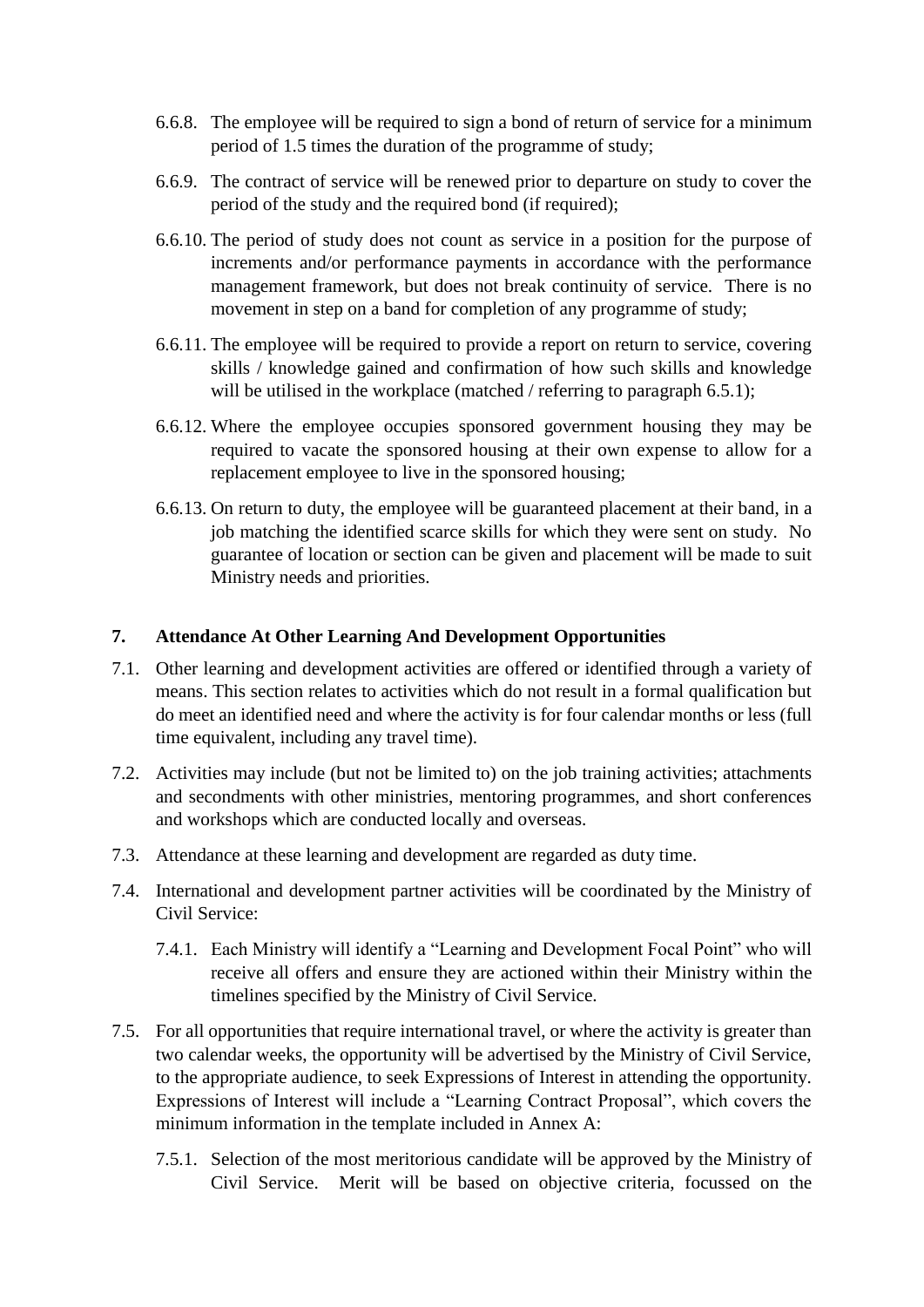anticipated return on investment demonstrated by the applicants for the opportunity.

- 7.6. Where the programme is funded by a sponsor, no additional allowances are payable by the Ministry, unless such cost sharing is specified in the agreement with the sponsor.
- 7.7. Programmes which are run locally and do not require travel with an overnight stay, will not attract any allowances.
- 7.8. Where a programme is run locally and requires an overnight stay away from the Officer's duty station, the officer will be provided with accommodation and meals or meal allowances where meals are not provided, in accordance with the General Orders.
- 7.9. Employees who are on probation, or who have not achieved a minimum of "competent" (step 3) in their last performance assessment are ineligible for international learning and development opportunities:
	- 7.9.1. Specific exemptions may be sought by Ministries where scarce skills or special circumstances apply. Such exemptions are to be sought in advance, and will be approved by the Ministry of Civil Service.
- 7.10. Where bilateral arrangements have been approved, the responsible Ministry may carry out the above process for the opportunity except that scarce skills approval will remain with the Ministry of Civil Service  $(7.9.1)$ .
- 7.11. On return to duty, the employee will review their "Learning Contract Proposal" and confirm how they will implement their knowledge / skills acquired through the opportunity. Their implementation will be incorporated into their work plan in their MyAPA and will form part of their next Performance Assessment.

#### **8. Study Assistance**

- 8.1. Individual employees are encouraged to undertake formal programmes of study, including to further their own development.
- 8.2. Employees requesting support for a formal programme of self-initiated study, must have their programme of study approved by their Permanent Secretary, prior to commencement of each semester of study.
	- 8.2.1. The request will include details of the support being sought, approval will confirm the level of support approved.
- 8.3. Employees with approval for support to pursue formal programmes of study under their own initiative may be supported in the following ways:
	- 8.3.1. Leave on full pay to attend compulsory examinations applications for leave must be accompanied by the examination timetable and the period of leave will cover the examination and reasonable travel time only;
	- 8.3.2. Priority access to utilise annual leave entitlements to complete assignments, attend seminars or residential schools or study for examinations;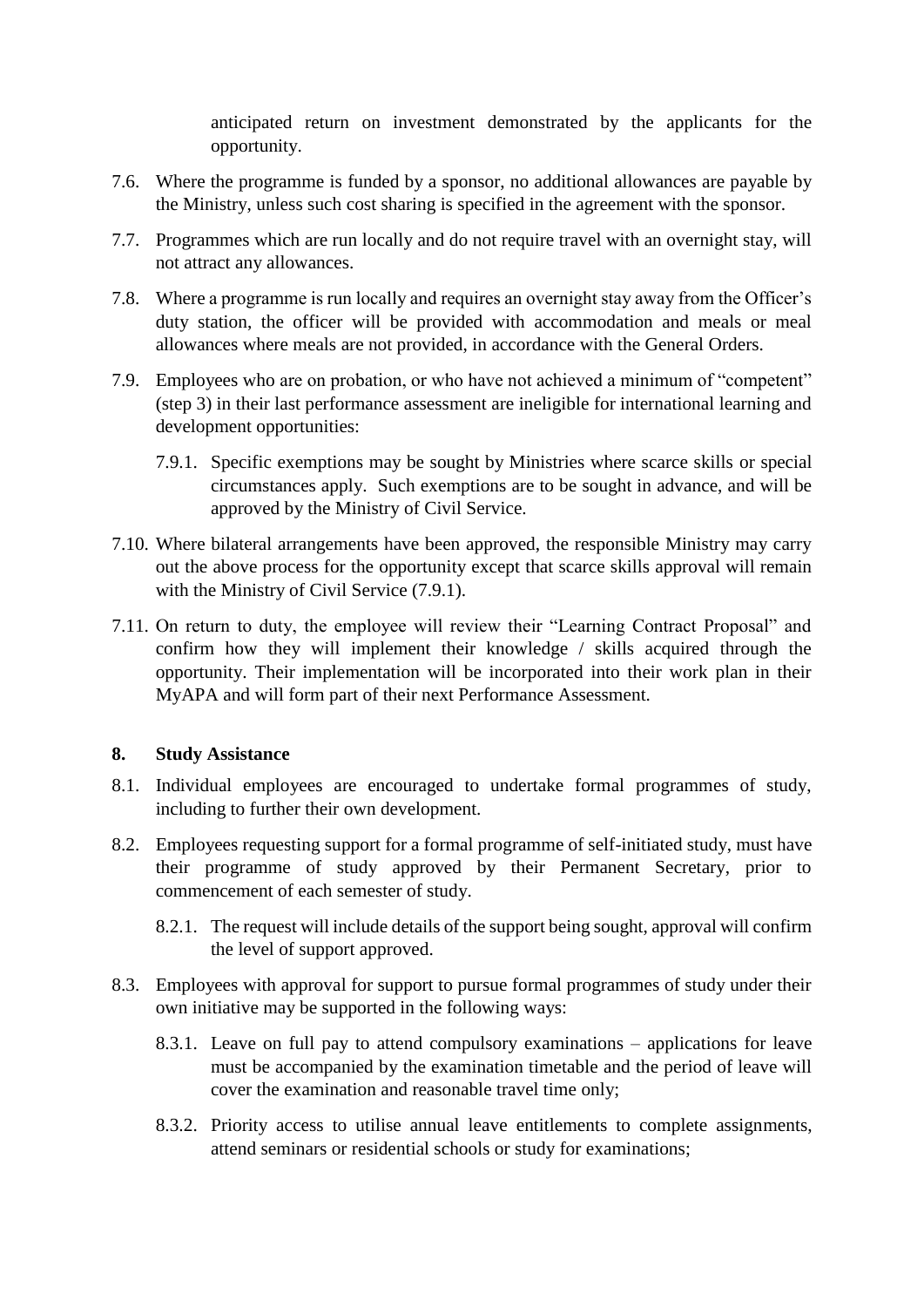- 8.3.3. Reimbursement of full or part payment of compulsory course fees, for ministry priority programmes, where such reimbursement was approved at the start of the semester and where a pass or higher was achieved for the unit / course of study;
- 8.3.4. Reimbursement is not obligatory, and approvals will include the amount of refund which may be made following successfully completion of a semester of study;
- 8.3.5. Approvals may not be retrospective and payments are not to be made without the appropriate approvals;
- 8.3.6. Flexible hours of work to attend lectures provided there is no disruption to the programme of work, employees may seek prior approval to vary their normal hours of work to enable the attendance at lectures. E.g. working an additional hour on two days per week to access two hours off on another day to attend lectures. Overtime and meal allowances are not payable on these days. The variance to working hours must be approved at the start of the semester and must suit the office / work unit and must not contravene the Employment Relations Act (work cannot be made up through lunch hours).

#### **9. Core Skills Development Across The Civil Service**

- 9.1. The Ministry of Civil Service is responsible for providing learning and development programmes to meet the core skill needs of the civil service. Programmes will be run through the most cost effective and efficient means available.
- 9.2. Programmes may be run internally or outsourced, as determined by the Ministry of Civil Service.
- 9.3. The Ministry of Civil Service will publish a programme of planned core skills development programmes annually. Ministries will nominate individuals to attend programmes, to meet their core skill needs.
- 9.4. Where staff have been nominated to attend learning and development programmes, and they do not attend without prior notice or nomination of an appropriate replacement, the Permanent Secretary of the responsible ministry will be notified and cost recovery may be sought for the lost development opportunity. Such cost recovery may include surcharge of the individual employee in accordance with the Finance Instructions or other appropriate action in accordance with the Discipline Guideline.

#### **10. Measuring Return On Investment**

- 10.1. Each ministry will report on its investments and return on investment from funded learning and development activities.
- 10.2. Reporting will be included in the Ministry's Annual Report to Parliament, and will be linked to Ministry outcomes and Individual Performance Assessment results.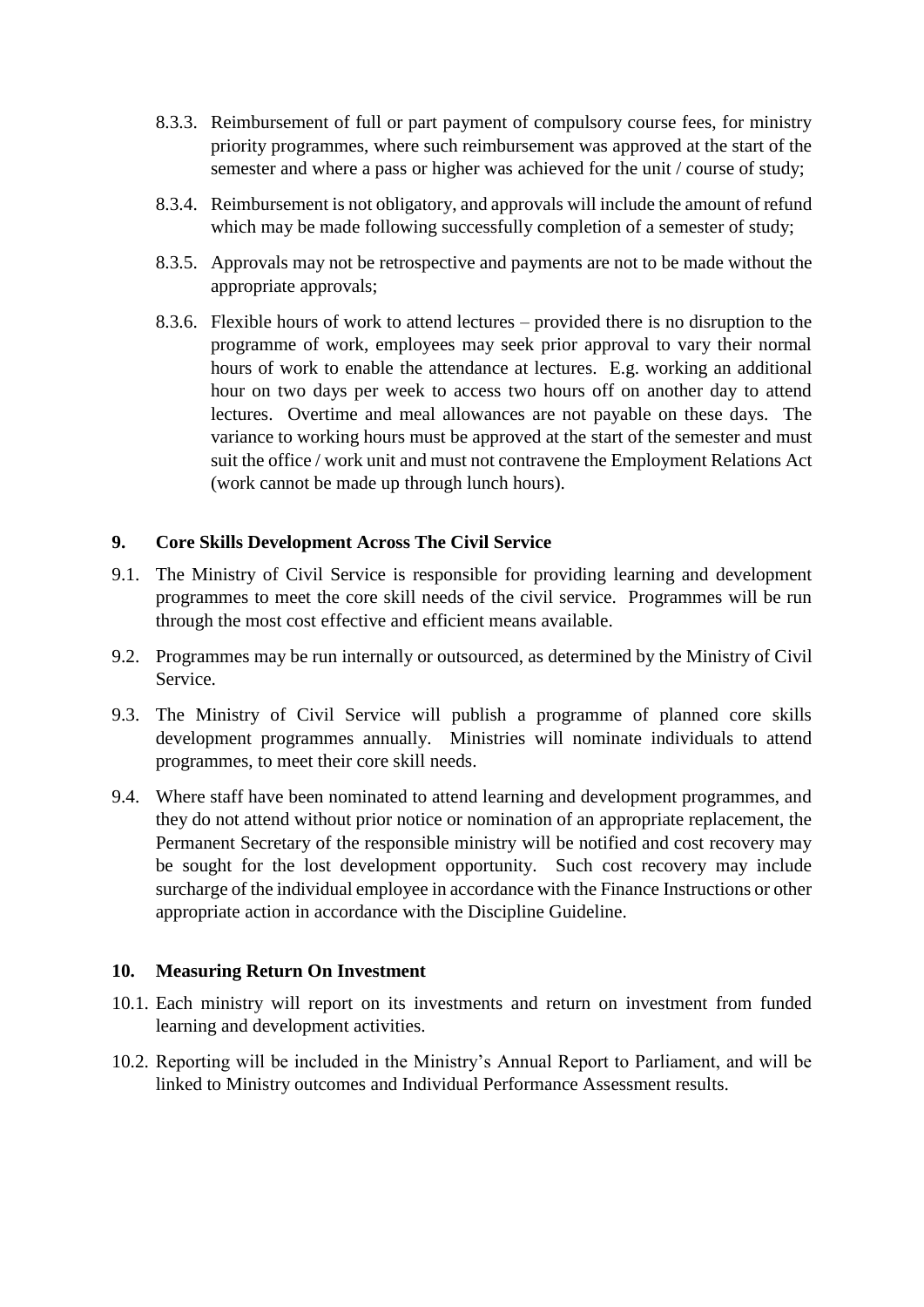#### **11. Review Of This Guideline**

11.1. The guideline will be reviewed by the Ministry of Civil Service once every 24 months with a report submitted to the Public Service Commission within one month of conclusion of the review

#### **12. Endorsement By The Public Service Commission**

Hochen Com

Vishnu Mohan

**Chairman, Public Service Commission**

Date: 30 August 2021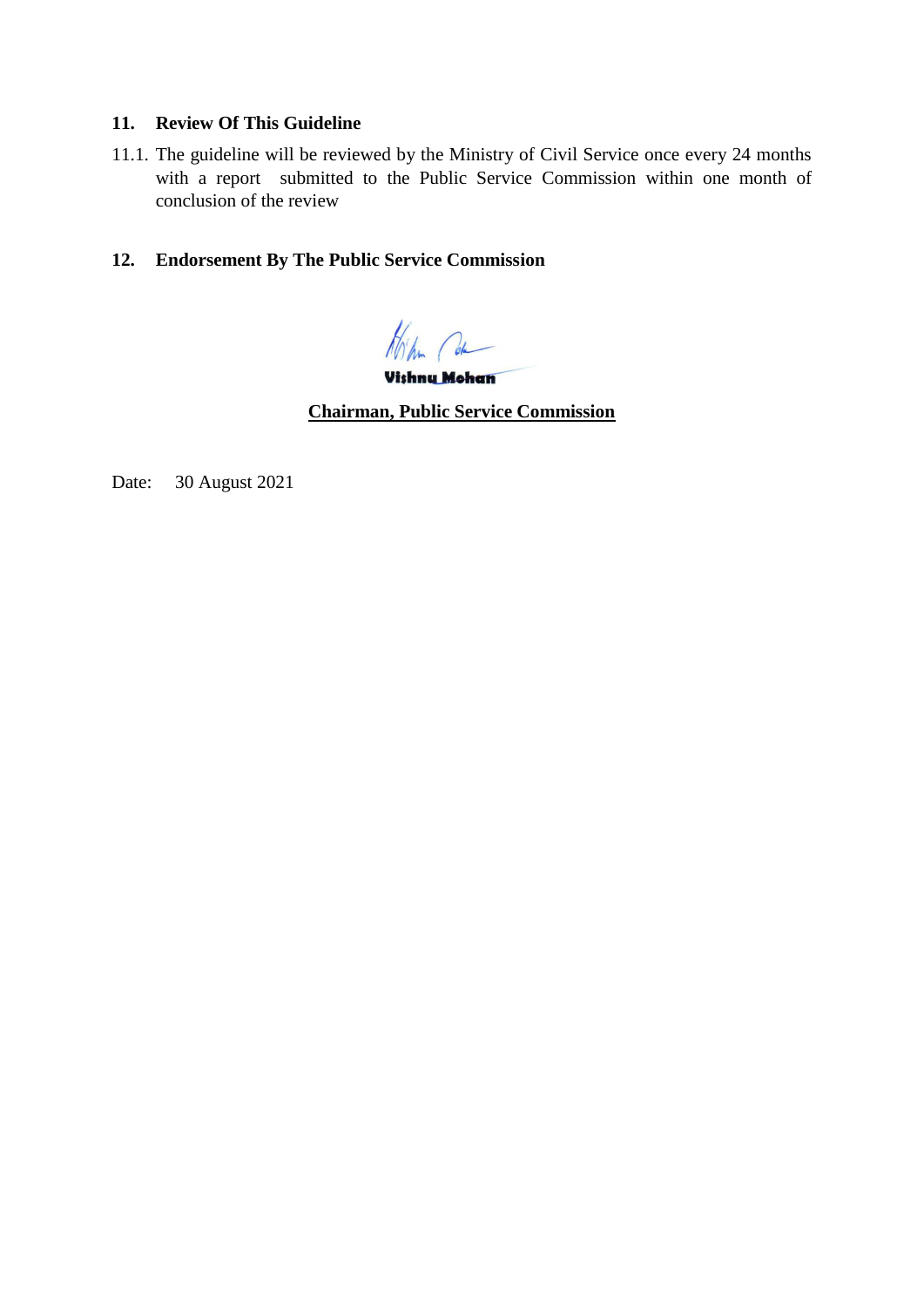## **ANNEX A LEARNING CONTRACT PROPOSAL** MINISTRY AND LOGO

#### NAME:

#### WORK UNIT / DEPARTMENT / SECTION

I wish to apply for the following Learning and Development Opportunity:

Provide a brief description of the opportunity offered, including sponsor, duration, location.

Include investment required from the Ministry – e.g. per diems not covered by the sponsor.

On return to duty, I will be able to implement / improve the following aspects of my work:

Provide a brief description of the activities in your learning and Development Plan / Individual Work Plan (MyAPA) that directly relate to this  $L & D$  opportunity and how the opportunity will enable you to improve your work or the work of your Section / Department / Ministry.

Provide a brief overview of what you think you will learn on the programme and how you will apply this learning in your work.

**This box is the basis for determining merit for the programme.**

I declare that my last performance assessment was (insert result), and that I am not currently under any discipline investigation or performance improvement programme.

| ⊅nature<br><b>Nee</b> | 'PF<br>and<br>Date<br>ED <i>P</i><br>™e.<br>. . |
|-----------------------|-------------------------------------------------|

#### SUPERVISOR ENDORSEMENT

I agree / disagree that the programme proposed will benefit the team / section / department. I recommend / do not recommend approval of the application.

Supervisor Comments:

Provide brief comments on the employee's proposal for the programme, and whether their plans are acceptable to the team / work unit.